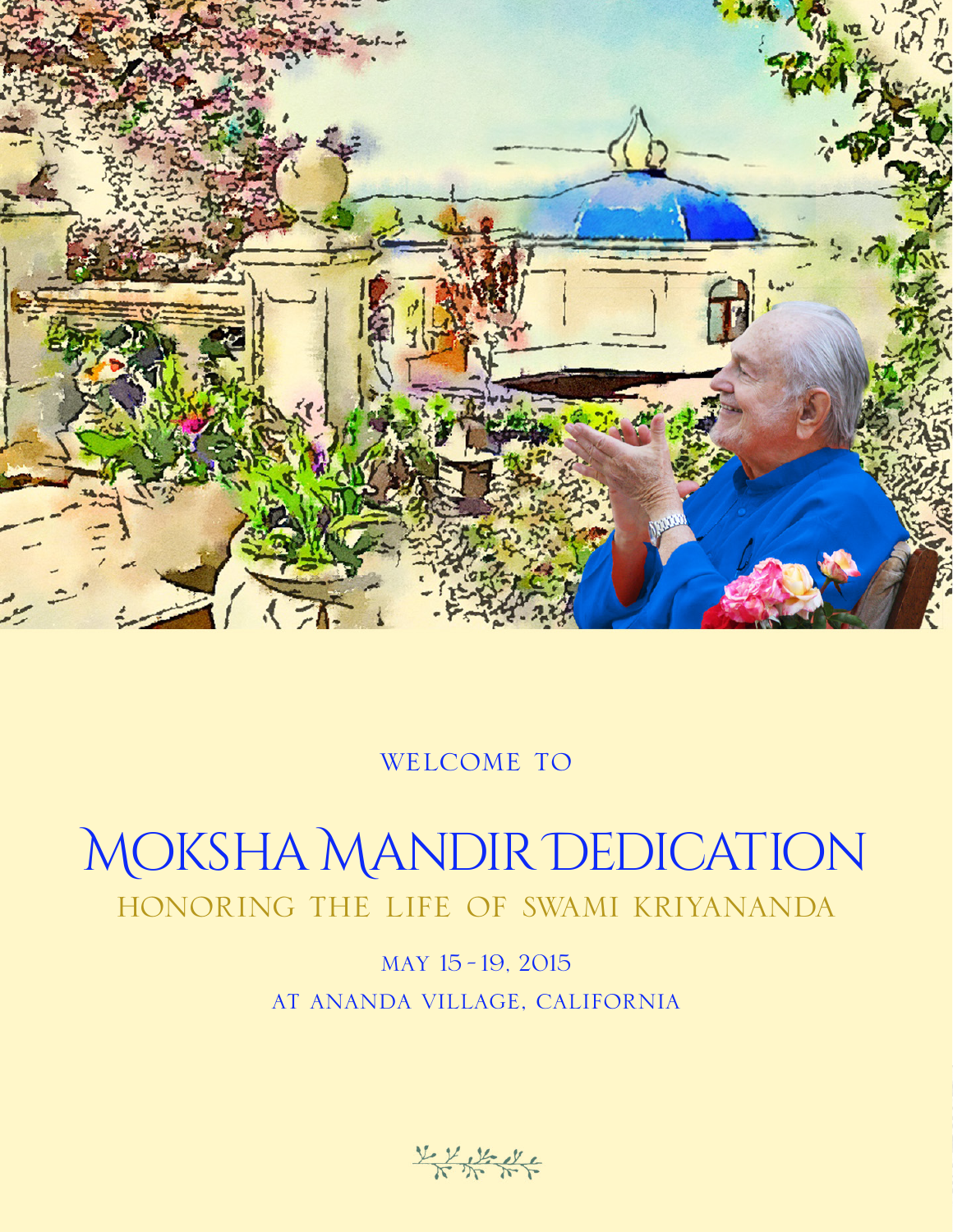# **Table of Contents**

| l. |    | <b>Upon Arrival</b>                                                                                 | p. 1  |
|----|----|-----------------------------------------------------------------------------------------------------|-------|
|    |    | A. Where do you check-in?                                                                           |       |
|    |    | II. Event Logistics<br>A. Organized Event Carpooling<br><b>B.</b> Event Parking<br>C. Event Seating | p. 2  |
|    |    | III. Complete Weekend Schedule                                                                      | p. 3  |
|    |    | IV. Dining Options<br>A. Master Market<br>B. Expanding Light                                        | p. 7  |
|    |    | V. What to Bring<br>A. Name Badge<br>B. Helpful things to have at Ananda Village<br>C. Event Attire | p. 9  |
|    |    | VI. Messages of Blessing                                                                            | p. 9  |
|    | В. | VII. Getting Here<br>A. Carpool & Airport Shuttles<br>Directions to Ananda Village                  | p. 10 |

C. Directions to the Del Oro Theater

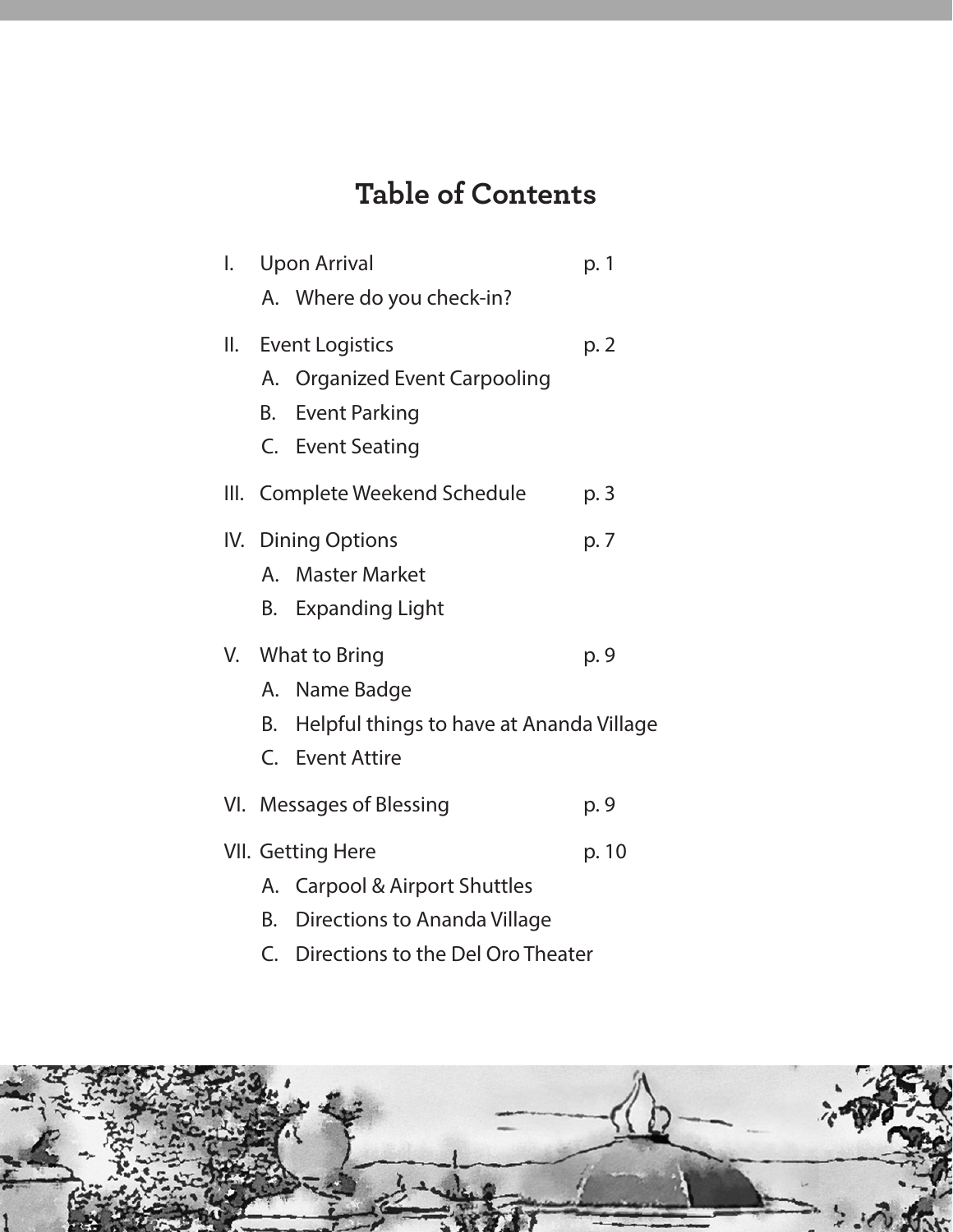# **I. Upon Arrival**

## **A. Where do I check-in for the Moksha Mandir Dedication weekend?**

All guests will need to check-in to receive their name badge. Name badges will serve as your entry pass to the entire weekend of events, including the private screening of The Answer at the Del Oro theater on Sunday morning.

# **Check-in Options: Friday, May 15**

- 2:00 6:00pm at the Expanding Light Guest Services Lounge
- 6:45 9:15pm in the Expanding Light Dining Room

If you cannot check-in during the above times, please arrange to have your name badge picked up by a friend.

For help with check-in or the registration process, please contact Suzanne Ilgun by phone at (530) 478-7710 or by email at **suzanneilgun@gmail.com**.

## **Exceptions:**

Expanding Light Guests will be checked in for the weekend program when they check-in for their stay at the retreat.

Ananda Village Residents who have already registered will receive name badges and welcome packets by May14th in their mailbox and will not need to check-in separately.

Ananda Meditation Retreat guests will check-in upon arrival at the Meditation Retreat and will not be required to check in at the Expanding Light.

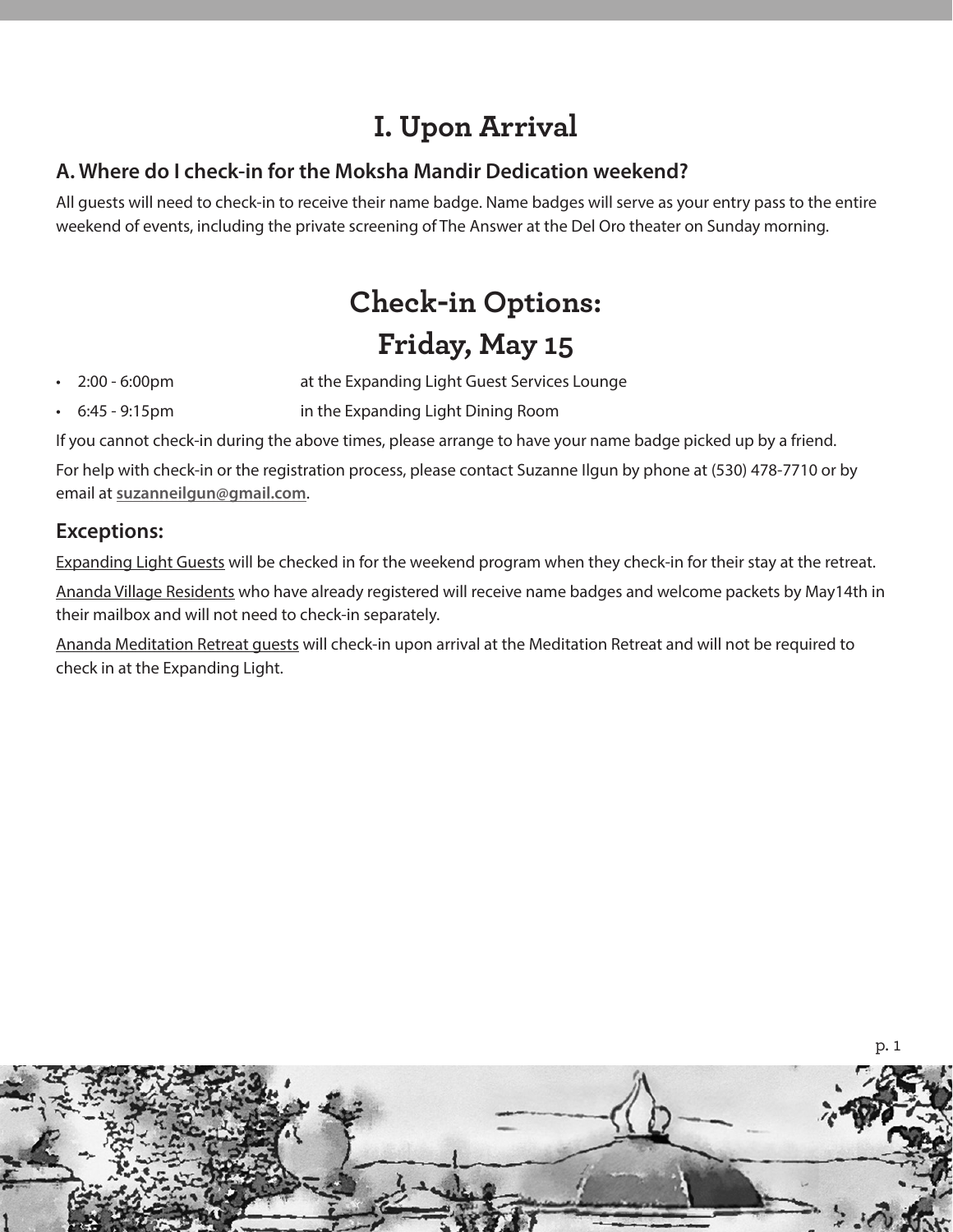# **II. Event Logistics**

**The Dedication Weekend has drawn hundreds of devotees and friends to gather at Ananda Village. We are expecting over 500 people! We ask for your good cheer and cooperation as you transition from one event to another. Please carefully review the following informatio**n.

## **A. Organized Event Carpooling**

### **Moksha Mandir Dedication Ceremony**

Carpool to Crystal Hermitage: Saturday at 8:15 a.m. carpool options:

- Expanding Light to Crystal Hermitage (4 person minimum)
- Village Center to Crystal Hermitage (4 person minimum)

### **Tribute Talks**

Carpool to Crystal Hermitage: Saturday at 1:45 p.m.

- Expanding Light to Crystal Hermitage (4 person minimum)
- Village Center to Crystal Hermitage (4 person minimum)

### *The Answer*

Carpool to Del Oro Theater: Sunday at 8:00 a.m.

- Expanding Light to Del Oro Theater (4 person minimum)
- Village Center to Del Oro Theater (4 person minimum)

# **B. Event Parking**

*Parking for all events is very limited, so carpooling is needed to make everyone's transportation experience a positive one. Four people to a car, minimum, is required for events at Crystal Hermitage. Don't forget, walking is another great option for many!*

# **C. Event Seating**

### *Seating for all events is first come, first serve. Please be seated 15 minutes in advance of each event. Reserving seats will not be permitted.*

Special seating will be reserved by ushers for specific groups of guests (dignitaries, Italian and Indian pilgrims, etc). You will be informed individually if you are a part of the reserved seating for any event. *Special seating will be released to everyone 15 minutes before each event*, so if you have special seating, arrive early to secure your place.

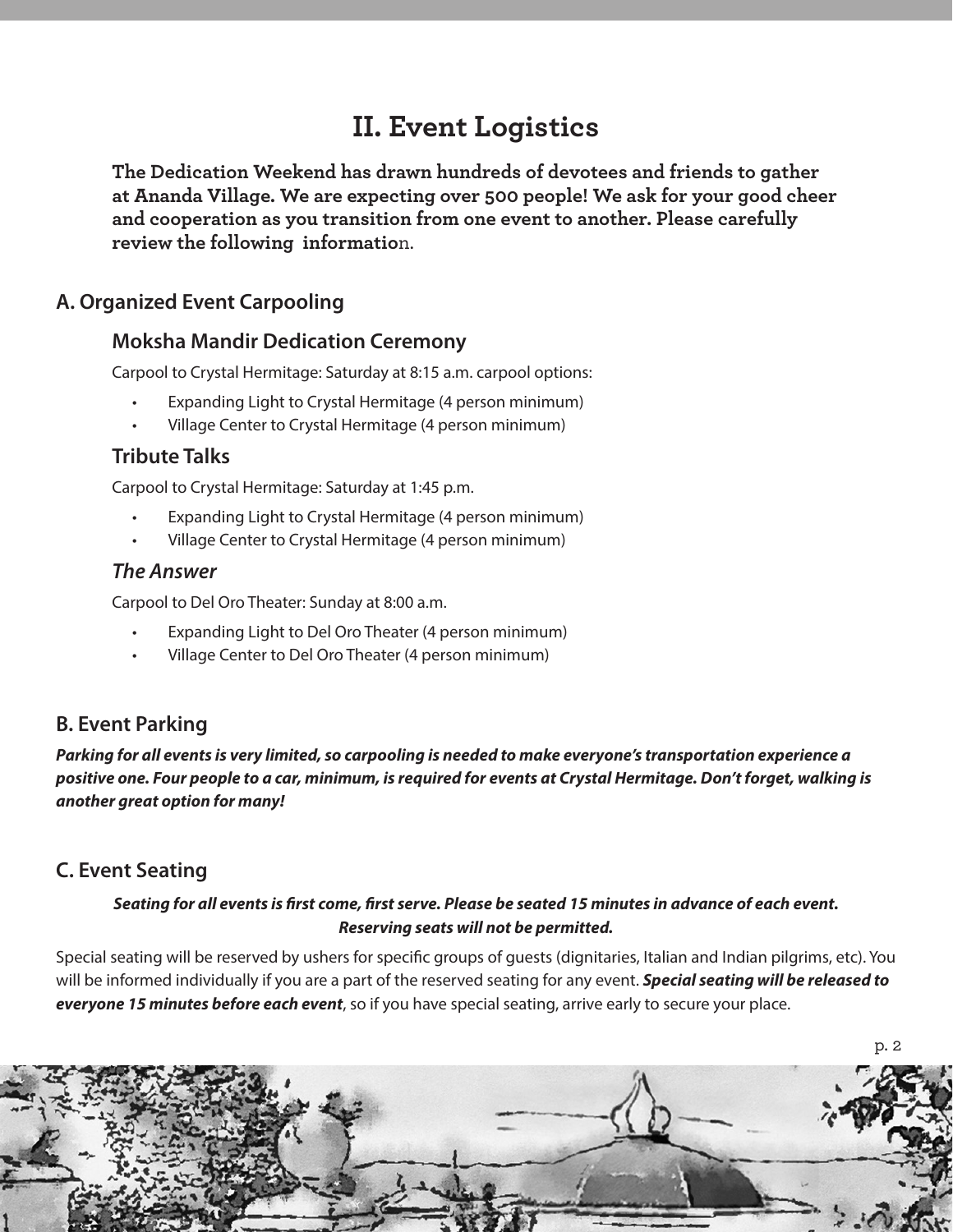# **III. Complete Weekend Schedule**

### **FRIDAY, May 15th**

#### **Check in:**

- 2:00 6:00 p.m. Weekend Check-in at Expanding Light Guest Services Lounge
- 6:45 9:15 p.m. Weekend Check-in at Expanding Light Dining Room

#### **Group Sadhana Opportunities:**

- 4:45 6:00 p.m. Hansa Meditation (chanting and meditation)
- 4:45 6:15 p.m. Expanding Light Sadhana (energization, asana, meditation)

### **Group Dining Options (See Dining Options for Reservation Info):**

- 5:00 7:00 p.m. Master's Market Dinner
- 6:15 7:15 p.m. Expanding Light Dinner

7:30 - 9:00 p.m. **Opening Evening of Inspiration and Friendship** (Expanding Light Temple) An event to welcome honored guests and Ananda friends from near and far, hosted by Nayaswamis Jyotish and Devi.

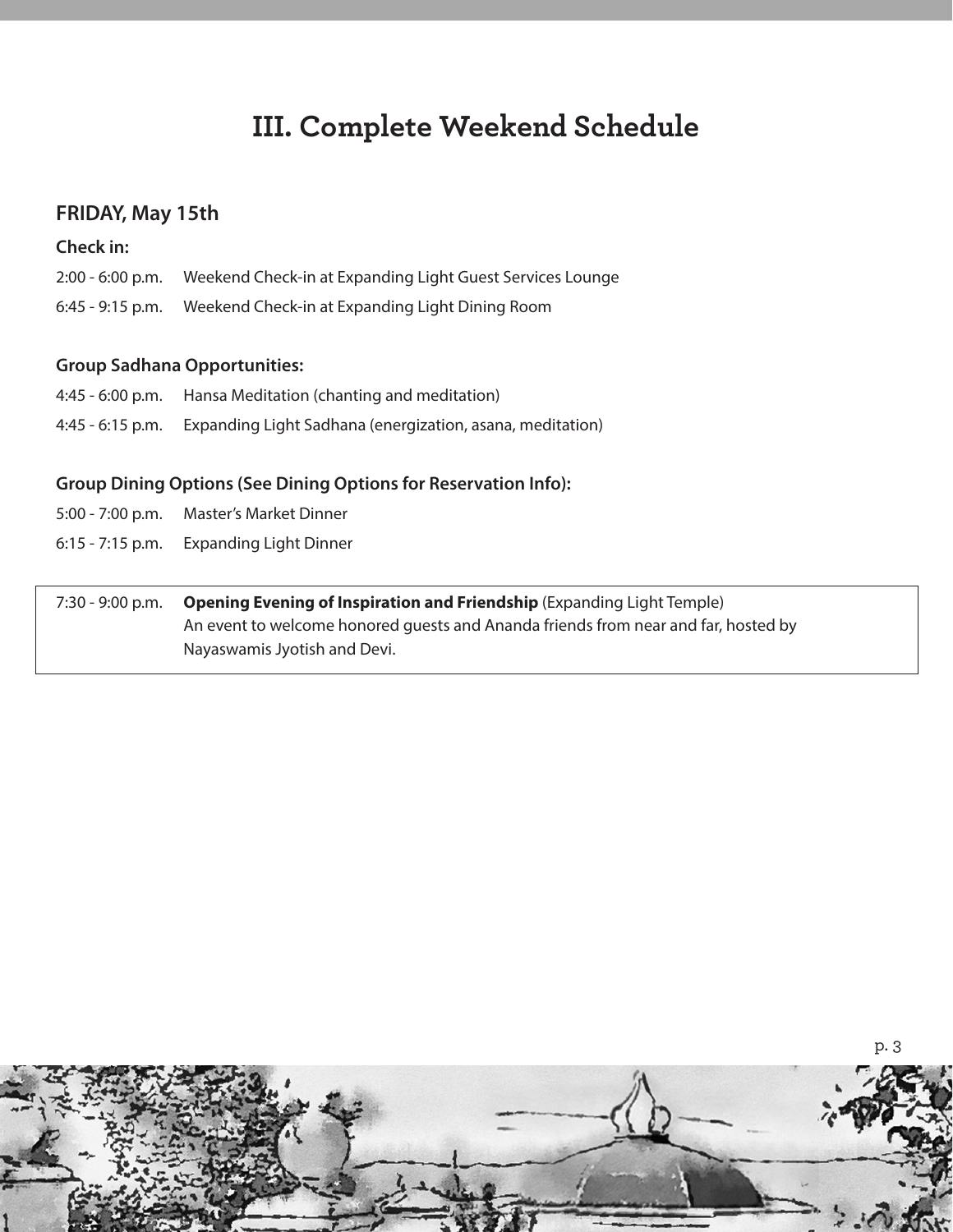# **SATURDAY, May 16th**

#### **Group Sadhana Opportunities:**

- 6:00 7:00 a.m. Expanding Light Sadhana (Guided Energization Exercises, meditation and asana practice if time allows)
- 6:00 7:00 a.m. Hansa Meditation

### **Group Dining Options:**

| $7:00 - 8:00$ a.m.  | <b>Expanding Light Breakfast</b>                                                                                                                                                                                     |
|---------------------|----------------------------------------------------------------------------------------------------------------------------------------------------------------------------------------------------------------------|
| $7:00 - 8:00$ a.m.  | Master's Market Breakfast                                                                                                                                                                                            |
| $8:15$ a.m.         | Carpool: Expanding Light to Crystal Hermitage (4 person min.)                                                                                                                                                        |
| $8:15$ a.m.         | Carpool: Village Center to Crystal Hermitage (4 person min.)                                                                                                                                                         |
| $8:45 - 10:00$ a.m. | Dedication of the Moksha Mandir for Swami Kriyananda (Crystal Hermitage)<br>A morning of inspiration and ceremony to dedicate the meditation temple where Swami<br>Kriyananda's remains will have been laid to rest. |
|                     |                                                                                                                                                                                                                      |

10:00 a.m. - 2:15 p.m. Moksha Mandir open for rotating group meditations (10-15 minutes). Longer meditations open in Swami's apartment and Dome.

### **Group Dining Options:**

| $12:30 - 1:30$ p.m. | Box Lunch at Crystal Hermitage (Reservation required at Master's Market). See page 8 for<br>reservation instructions. |
|---------------------|-----------------------------------------------------------------------------------------------------------------------|
| 12:30 - 1:30 p.m.   | Master's Market Lunch                                                                                                 |
| $12:30 - 1:30$ p.m. | <b>Expanding Light Lunch</b>                                                                                          |
| 1:45 p.m.           | Carpool: Expanding Light to Crystal Hermitage (4 person min.)                                                         |
| $1:45$ p.m.         | Carpool: Village Center to Crystal Hermitage (4 person min.)                                                          |
|                     |                                                                                                                       |

2:30 - 4:00 p.m. **A Tribute to the Life and Legacy of Swami Kriyananda** (Crystal Hermitage) An afternoon filled with joyful remembrance of the life of our founder, friend and guide.

#### **Group Sadhana Opportunities:**

4:45 - 5:45 p.m. Expanding Light Sadhana

#### **Group Dining Options:**

- 5:45 6:45 p.m. Expanding Light Dinner
- 5:45 6:45 p.m. Master's Market Dinner

7:45 - 9:00 p.m. **A Festival of the Joyful Arts**, Inspired by Swami Kriyananda (Ananda Community Center) A global celebration of theater, music and dance.

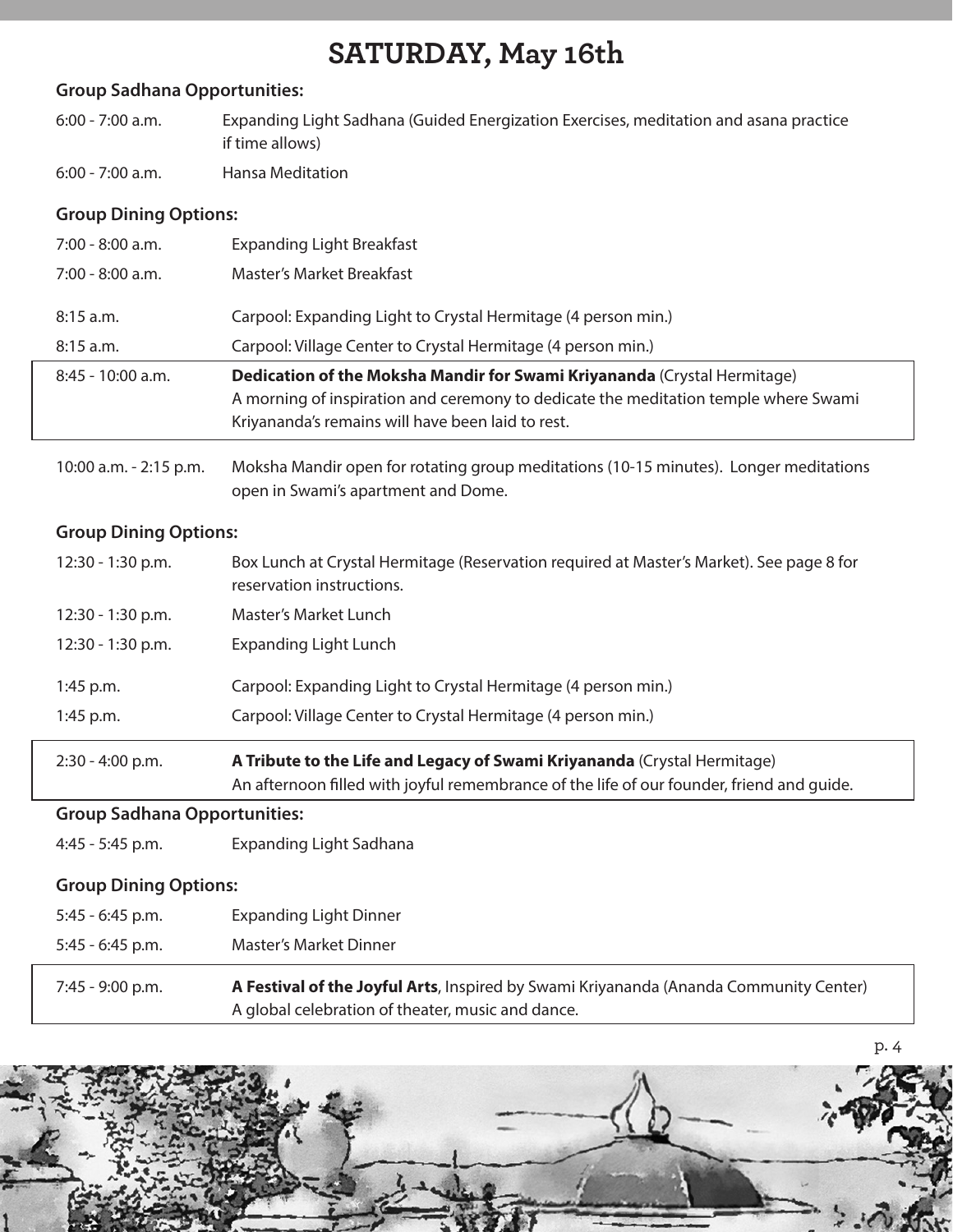# **SUNDAY, May 17th**

#### **Group Sadhana Opportunities:**

- 6:00 6:45 a.m. Expanding Light Sadhana
- 6:00 6:45 a.m. Hansa Temple open for meditation

### **Group Dining Options:**

| $6:45 - 7:45$ a.m. | <b>Expanding Light Breakfast</b>                                                                                                                               |
|--------------------|----------------------------------------------------------------------------------------------------------------------------------------------------------------|
| $6:45 - 7:45$ a.m. | Master's Market ("to-go" options available)                                                                                                                    |
| 8:00 a.m.          | Carpool: Expanding Light to Del Oro                                                                                                                            |
| 8:00 a.m.          | Carpool: Village Center to Del Oro Theater                                                                                                                     |
| $8:15$ a.m.        | Doors open at Del Oro Theater                                                                                                                                  |
|                    | 8:45 a.m. - 12:00 p.m. The Answer (Del Oro Theater, Grass Valley)<br>A private screening of The Answer about Swami Kriyananda's life with Paramhansa Yogananda |

# **Relaxed Lunch:**

| $12:30 - 1:30$ p.m. | <b>Expanding Light Lunch</b> |
|---------------------|------------------------------|
| $12:30 - 1:30$ p.m. | Master's Market Lunch        |

# Go With Love

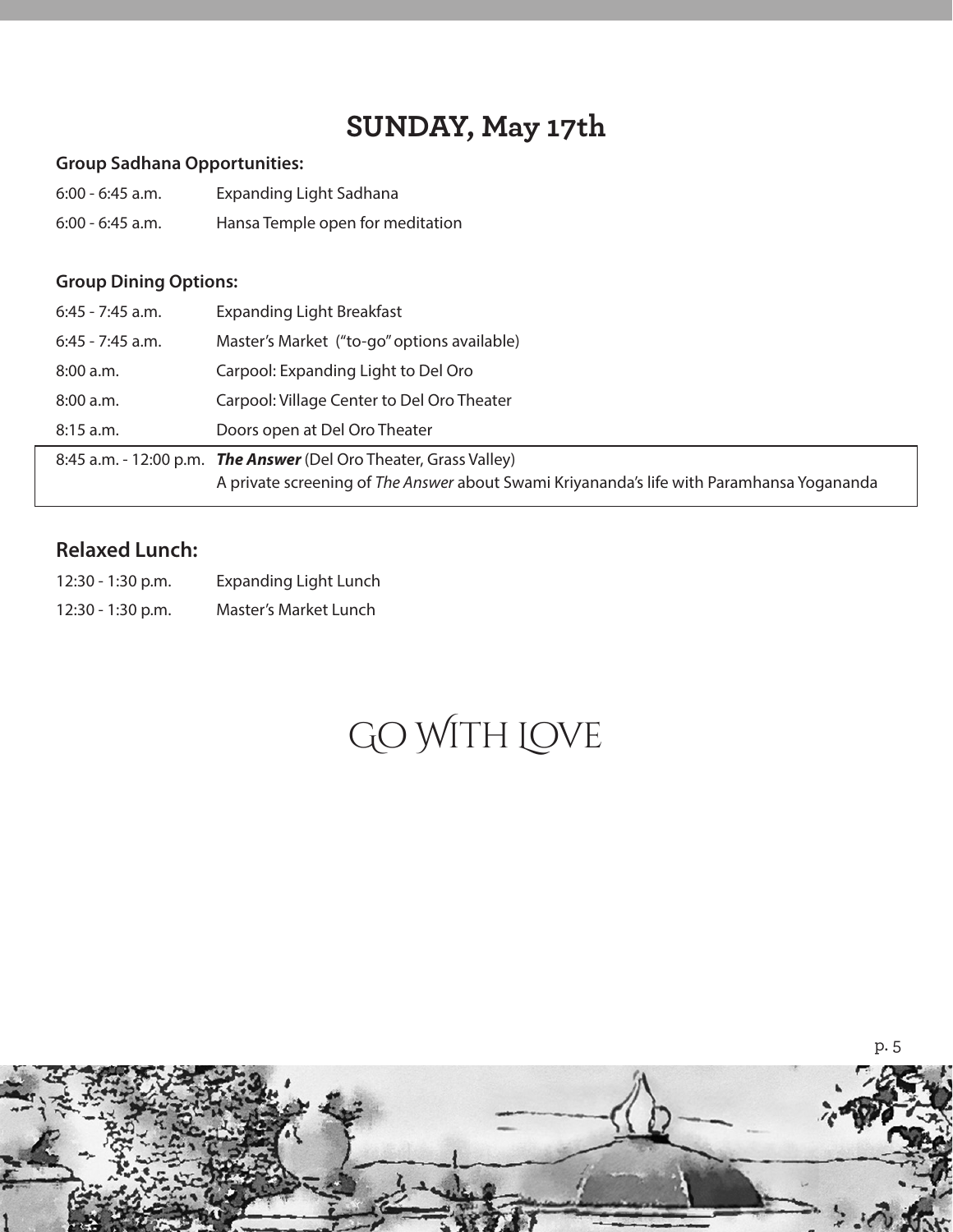# **Tuesday, May 19th**

#### 6:30 - 9:30 a.m. **Swami Kriyananda Birthday Meditation**

Meditations will be offered in several locations at Crystal Hermitage.

Out of town guests will receive priority seating to meditate in the Moksha Mandir and Swamiji's apartment. A chanting break midway through the meditations will signal guests in the Moksha Mandir to switch locations with those in Swamiji's apartment, enabling all out of town guests to enjoy half of the long meditation in the Mandir.

Village residents will be invited to meditate in the Dome or on Crystal Hermitage grounds for the entire time.

Meditations will be hosted in the following areas:

- 1. Moksha Mandir led by Jyotish and Devi
- 2. Swamiji's Apartment led by Anand & Kirtani
- 3. Dome led by Pranaba & Parvati

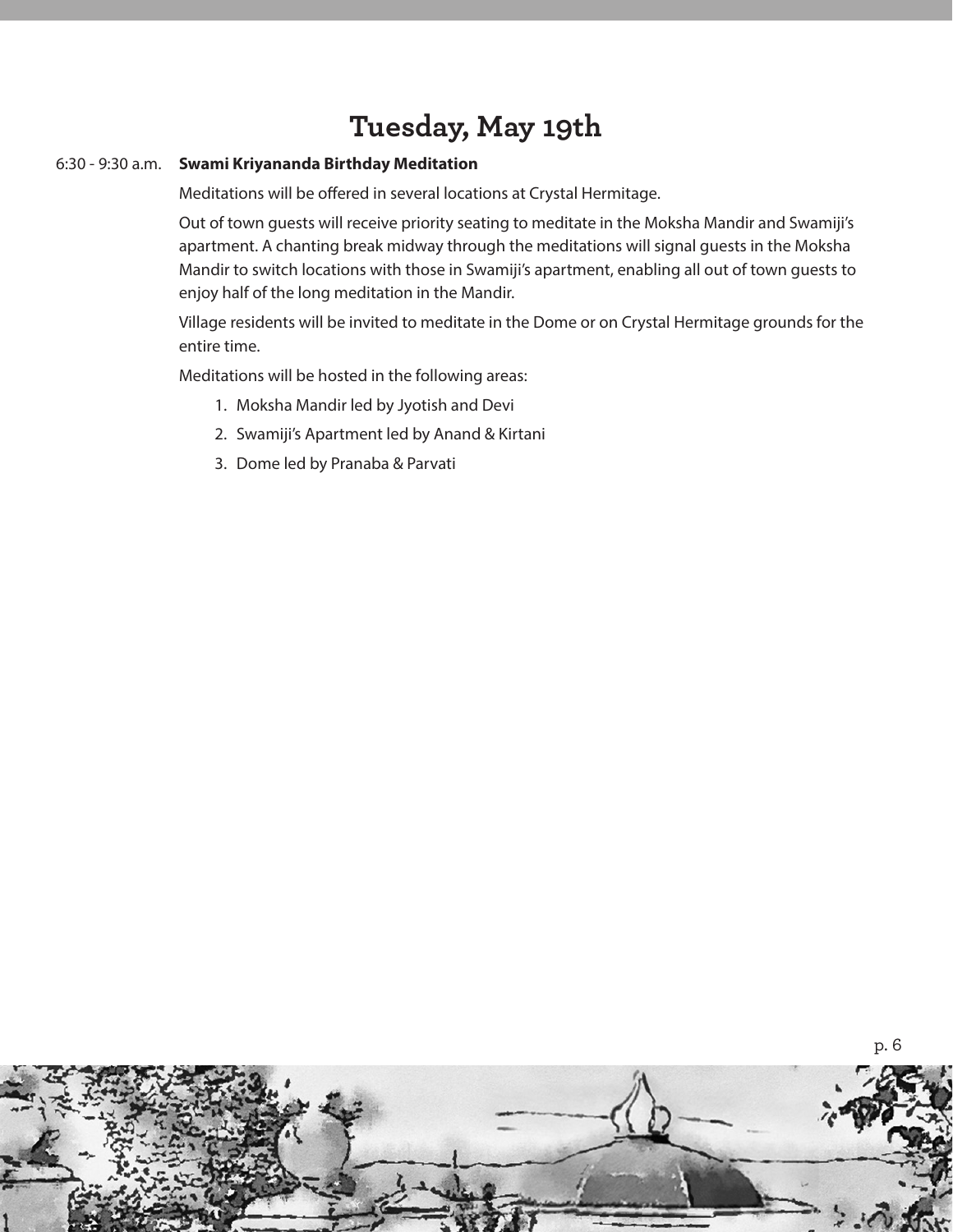# **IV. Dining Options**

Ananda Village has two locations offering delicious, vegetarian meals to the public. Reservations are required for The Expanding Light and the Dedication Day Master's Market Box Lunch Delivery. Reservation instructions are included below.

# **A. Expanding Light Dining Room**

**Expanding Light Reservations**: Expanding Light and Shady Creek overnight quests do not need to make reservations. For anyone else, including those registered as a Day Guest who want to enjoy an Expanding Light meal, *reservations are required by May 12, 2015*. To make your reservation, please call the Expanding Light Guest Services at (530) 478-7518.

## **Friday, May 15, 2015**

7:30 - 9:00 a.m. Breakfast 12:30 - 1:30 p.m. Lunch 6:15 - 7:15 p.m. Dinner

## **Saturday, May 16, 2015**

| 7:00 - 8:00 a.m.        | <b>Breakfast</b> |
|-------------------------|------------------|
| 12:30 - 1:30 p.m. Lunch |                  |
| 5:45 - 6:45 p.m.        | Dinner           |

## **Sunday, May 17, 2015**

| 6:45 - 7:45 a.m.        | <b>Breakfast</b> |
|-------------------------|------------------|
| 12:30 - 1:30 p.m. Lunch |                  |
| 6:30 - 7:30 p.m.        | Dinner           |

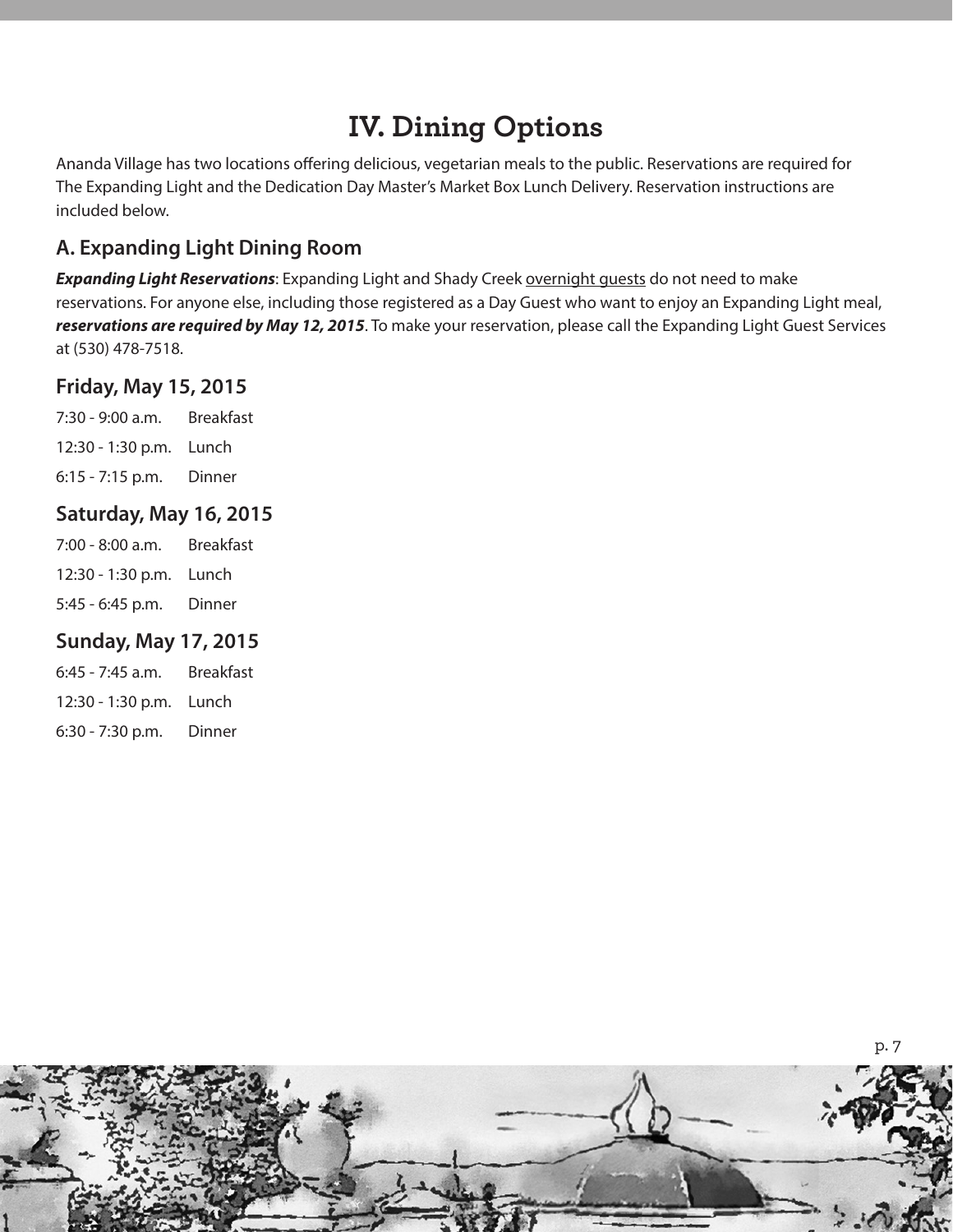## **B. Master's Market Kitchen**

Meals at Master's Market are offered first come, first serve. But, **reservations are required by May 12 for the Dedication Day Box Lunch delivery option**. Reservations can be made at the following website: **http://doodle.com/pyekzh2t4g3ww924**

### **Master's Market Hours of Operation:**

Friday, May 15: 7:30 a.m. – 7:00 p.m.

Saturday, May 16: 7:00 a.m. - 8:00 a.m. / 12:30 p.m. – 7:45 p.m.

Sunday, May 17: 6:45 a.m. – 7:45 a.m. / 12:30 p.m. – 5:00 p.m.

### **Organized Meal Schedule:**

### **Friday, May 15, 2015**

5:00 p.m. - 7:00 p.m. Friday night is pizza, pasta, and salad (prices vary).

### **Saturday, May 16, 2015**

| 7:00 a.m. - 8:00 a.m. | Breakfast sandwiches, pastries and coffee bar (prices vary).                                                                                                                                                                                                 |  |
|-----------------------|--------------------------------------------------------------------------------------------------------------------------------------------------------------------------------------------------------------------------------------------------------------|--|
| 12:30 - 1:30 p.m.     | Dedication Day Box Lunch (\$10.00)<br>Three Cheese or Veggie Turkey Sandwich (regular or gluten free bread), a cookie, chips, 602<br>water. Pre-ordered lunch boxes will be delivered to Crystal Hermitage at 12:30 p.m.<br>Order your lunch by May 12 here: |  |
|                       | http://doodle.com/pyekzh2t4q3ww924.<br>Additional day-of lunch options available at Master's Market.                                                                                                                                                         |  |
| 5:45 - 6:45 p.m.      | Light Dinner (\$10.00)<br>Red Lentil Soup, green salad, regular or gluten free bread                                                                                                                                                                         |  |

### **Sunday, May 17, 2015**

6:45 - 7:45 a.m. Sunday Morning To-Go Breakfast (\$8.00) Breakfast egg sandwich (regular or gluten free), 8oz orange juice. Full espresso and coffee bar available separately.

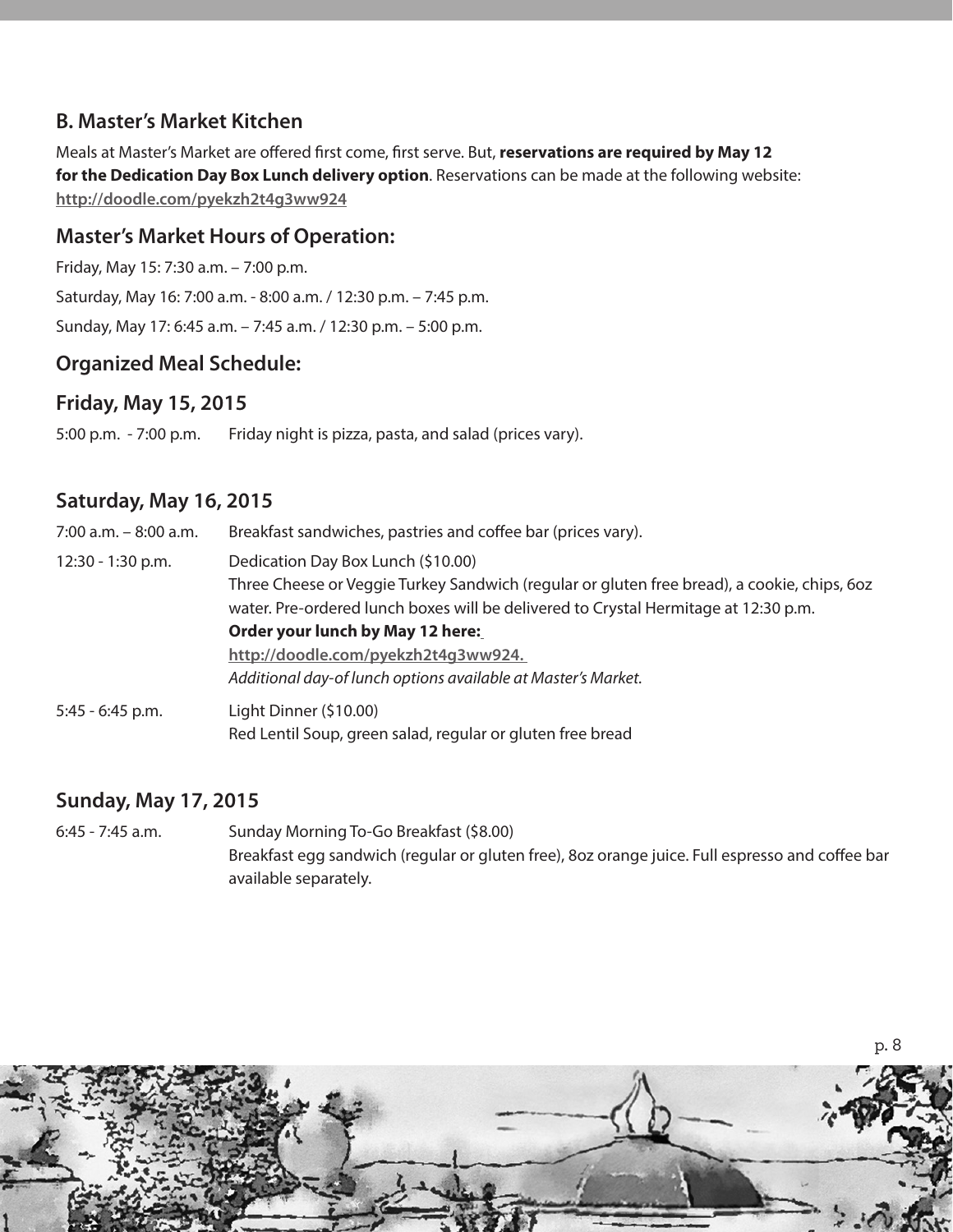# **V. What to Bring?**

## **A. Name Badge**

You will receive your name badge upon check-in. Your badge will act as your entry pass to all of the weekend events. At the Del Oro theater in Grass Valley, your name badge will be your 'movie ticket' to attend the private screening of The Answer.

## **B. Helpful things to have at Ananda Village:**

- 1. Water bottle
- 2. Flashlight (it can get pretty dark out here in nature when the sun goes down!)
- 3. Comfortable walking shoes (many walking paths are not paved)
- 4. Comfortable clothes that can be layered for cool mornings and warm afternoons
- 5. Meditation gear (note: cushions, chairs and meditation benches are available in regular Sadhana locations like the Expanding Light Temple and Hansa Temple)
- 6. Sunscreen & sun hat
- 6. Light rain gear

# **C. Event Attire**

Event attire is very much up to you. For the Moksha Mandir Dedication ceremony on Saturday morning, the choir and many guests will be in their renunciate colors or white in honor of Swamiji.

Early mornings at Crystal Hermitage can be cool. Rain is always possible this time of year, check weather forecasts. We recommend wearing layers, so you are comfortable in any weather. Shade is sparse, so sun protection is also recommended.

# **VI. Messages of Blessing**

We invite you to submit a message of blessing for Swami Kriyananda. This message can be anything that inspires you, such as your gratitude to Swamiji or your prayers for Swamiji and Ananda.

These messages will be collected in a handmade wooden box and placed in a chamber where Swamiji is interred within the Moksha Mandir. During the Dedication weekend, the blessing box will be available to submit your message.

On Friday, the blessing box will be available at the Expanding Light Temple during the opening event. On Saturday and Sunday, it will be in the dome of Crystal Hermitage. Following the weekend, the blessing box will be permanently sealed inside the Mandir.

If you prefer to submit your message online, please visit:

**https://www.ananda.org/moksha-mandir/blessings-prayers/** 

Online submissions will be printed and placed in the container before it is sealed within the Mandir.